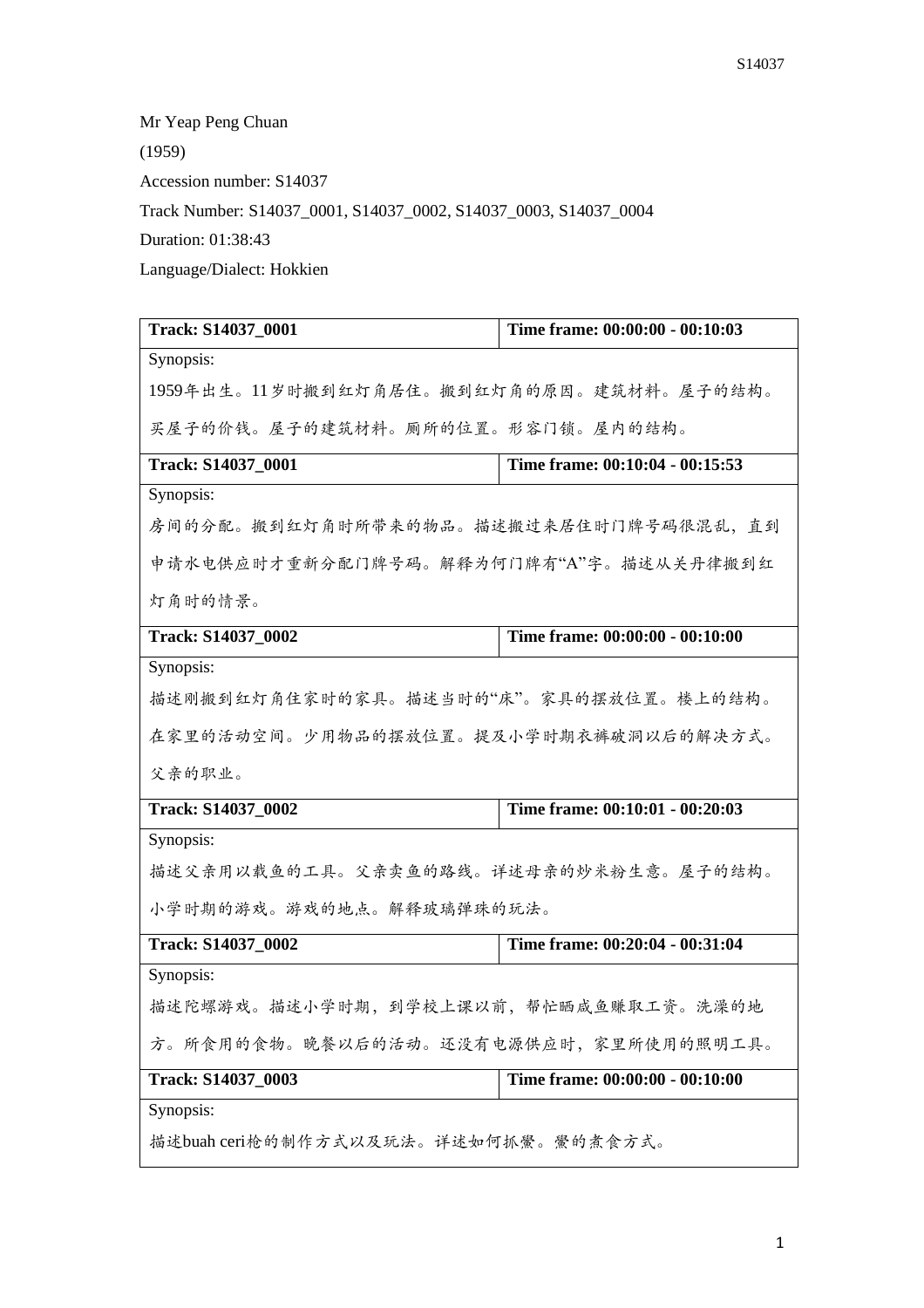| Track: S14037 0003                      | Time frame: 00:10:00 - 00:20:09 |  |
|-----------------------------------------|---------------------------------|--|
| Synopsis:                               |                                 |  |
| 铁钉螺的煮食方式。家里所使用的炊具。提及以前的路况。小时候的交通工具。描述   |                                 |  |
| 庆祝特别节日。描述新年时放鞭炮。                        |                                 |  |
| Track: S14037_0003                      | Time frame: 00:20:09 - 00:31:04 |  |
| Synopsis:                               |                                 |  |
| 描述庆祝新年。提及有人来收集剩饭喂猪,并以其他物品作交换。提及搬过来以后几   |                                 |  |
| 年内开始有电源。描述所购买的第一件电器。提及第一间拥有电视机的杂货店。描述   |                                 |  |
| 中秋节的灯笼。                                 |                                 |  |
| Track: S14037_0004                      | Time frame: 00:00@0 - 00:10:00  |  |
| Synopsis:                               |                                 |  |
| 描述中元节的祭拜方式。1980年代更换厕所系统。更换厕所系统的原因。提及厕所还 |                                 |  |
| 是倒粪系统时的趣事。如何更换厕所系统。住家曾经面对的问题。中学时就读中华中   |                                 |  |
| 学。上学的交通工具。                              |                                 |  |
| Track: S14037 0004                      | Time frame: 00:10:00 - 00:20:44 |  |
| Synopsis:                               |                                 |  |
| 与妻子结识的过程。交往时所使用的交通工具。描述婚礼。30多岁时迁出红灯角的原  |                                 |  |
| 因。搬离以后还是每天回来的原因。认为红灯角的特别之处。怀念的空间。为何希望   |                                 |  |
| 保留红灯角。红灯角的变化。                           |                                 |  |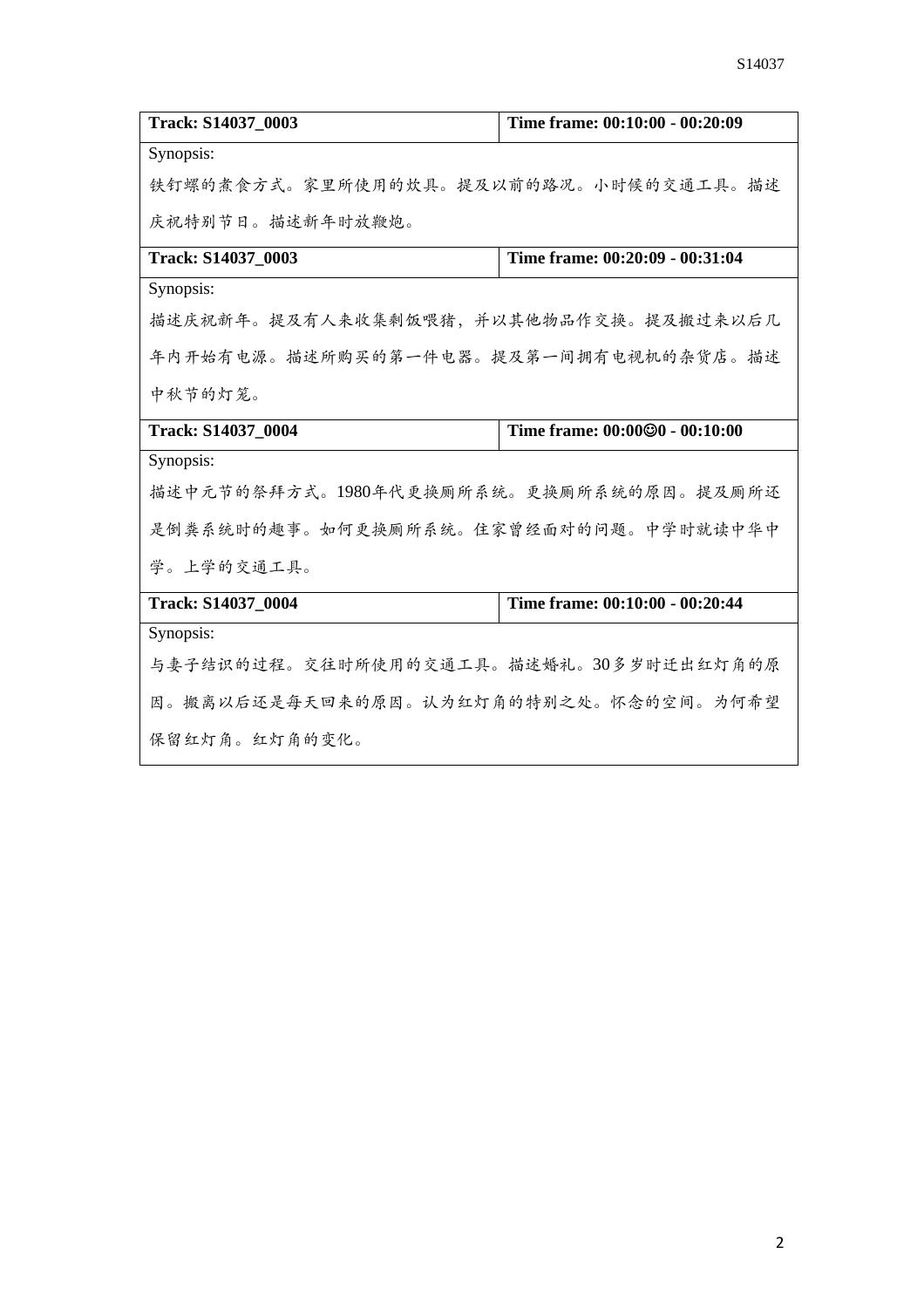Mr Yeap Peng Chuan (1959) Accession number: S14037 Track Number: S14037\_0001, S14037\_0002, S14037\_0003, S14037\_0004 Duration: 01:38:43 Language/Dialect: Hokkien

| Track: S14037_0001                                                                                    | Time frame: 00:00:00 - 00:10:03 |  |
|-------------------------------------------------------------------------------------------------------|---------------------------------|--|
| Synopsis:                                                                                             |                                 |  |
| Born in 1959. Moved to stay in the Reclamation Area at the age of 11. The reason of doing so.         |                                 |  |
| Building materials. Structure of the house. Purchasing price of the house. The house building         |                                 |  |
| materials. The toilet location. Described the door lock. Internal structure of the house.             |                                 |  |
| Track: S14037_0001                                                                                    | Time frame: 00:10:04 - 00:15:53 |  |
| Synopsis:                                                                                             |                                 |  |
| The allocation of rooms. Items brought along to the Reclamation Area. Described the house             |                                 |  |
| numbers were in a mess when they first moved in, only getting them rearranged when applying           |                                 |  |
| for water and electricity supply. Explained why there was an "A" in his house number.                 |                                 |  |
| Described moving from Kuantan Road to the Reclamation Area.                                           |                                 |  |
| Track: S14037_0002                                                                                    | Time frame: 00:00:00 - 00:10:00 |  |
| Synopsis:                                                                                             |                                 |  |
| Described the furniture in the Reclamation Area house when first moving in. Described the             |                                 |  |
| "bed" at that time. Placement of the furniture. The house structure upstairs. Activity spaces at      |                                 |  |
| home. Placement of the items less in used. Mentioned the solution for the holey clothes during        |                                 |  |
| primary schooling years. His father's occupation.                                                     |                                 |  |
| Track: S14037_0002                                                                                    | Time frame: 00:10:01 - 00:20:03 |  |
| Synopsis:                                                                                             |                                 |  |
| Described the transportation used by his father for fish delivery. Fish delivery route taken by       |                                 |  |
| his father. Elaborated on his mother's fried <i>bee hoon</i> noodle business. Structure of the house. |                                 |  |
| Games played during primary schooling years. The game venues. Explained ways of playing               |                                 |  |
| marbles.                                                                                              |                                 |  |
| Track: S14037_0002                                                                                    | Time frame: 00:20:04 - 00:31:04 |  |
| Synopsis:                                                                                             |                                 |  |
| Described the trompo (also known as whipping top) game. Described earning money by drying             |                                 |  |
| salted fish before school, during primary school years. Place to bathe. Food taken. Activities        |                                 |  |
| after dinner. Lighting tools used at home before there was electricity supply.                        |                                 |  |